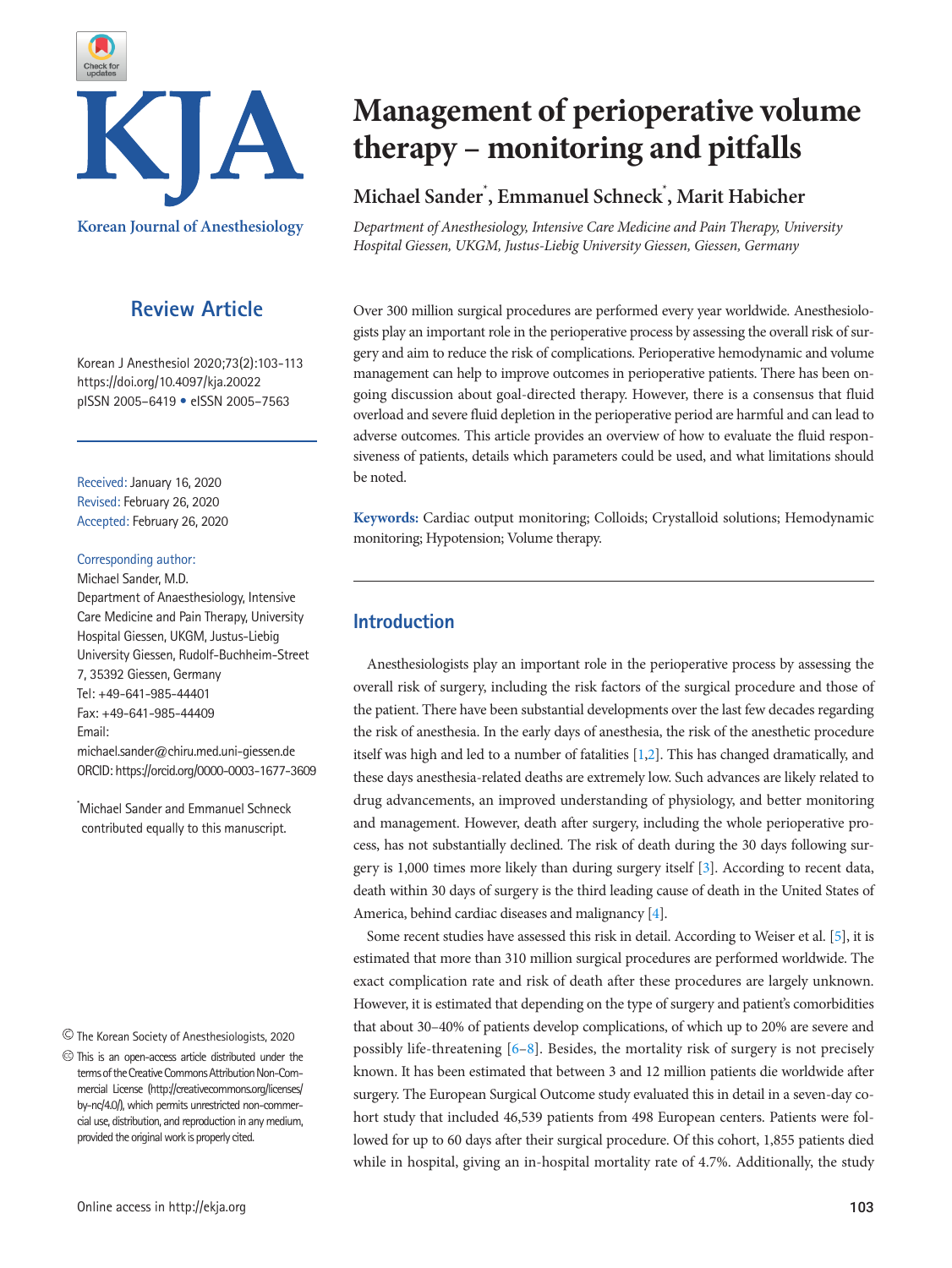found that there was substantial variation in the risk-adjusted mortality between European centers. These results highlight an opportunity to learn from those centers with lower risk-adjusted mortality rates to improve patient outcomes in other centers [\[9\]](#page-7-7).

Perioperative hemodynamic and volume management are important considerations in improving outcomes in perioperative patients. There has been ongoing discussion on which fluid should be used, and at what rate it should be administered to particular patients. There is a consensus that fluid overload and severe fluid depletion in the perioperative period is harmful and leads to adverse outcomes [\[10\]](#page-7-8). Unfortunately, adequate management of volume therapy is challenging and requires additional testing and monitoring that is seldom used in clinical practice, even in high-risk patients [\[11](#page-7-9)[,12\]](#page-7-7).

### **Physiology of volume replacement**

Adequate fluid and volume therapy during and after anesthesia is important for improving perioperative outcomes. Without a doubt, the most common intervention done by anesthesiologists is prescribing fluids. Fluids are important as normovolemia is an essential factor of hemodynamic stability and homeostasis between the intravascular fluid and extravascular space. However, the traditional concept to give fluids where hemodynamic compromise is recognized (e.g., hypotension), following the principle "in doubt give volume", has been proven to be incorrect [\[13\]](#page-7-10). Notably, in abdominal surgery, the concept of "restrictive" fluid therapy that was introduced in the early 2000s was quite successful and led to better outcomes compared to the traditional liberal volume therapy [\[14](#page-7-11)]. In particular, complications that were associated with fluid overload like pulmonary edema, anastomotic leakage, anemia, coagulopathy, and cardiovascular compromise dramatically reduced, which led to better outcomes overall. However, in further studies, "restrictive" and "liberal" were not well defined, and what was considered restrictive in one study was deemed liberal by others [\[15](#page-7-12)]. In some studies, an extremely restrictive approach led to severe hemodynamic compromise with decreased perfusion, decreased oxygen delivery, and complications like acute kidney injury (AKI) [\[16\]](#page-7-13).

Fluid overload is recognized as being harmful. Unfortunately, fluid overload is common, silent, and deadly. Bellamy [17] put together a theoretical framework based on their concept that there is a U-shape relationship between fluid therapy and outcome. Excess fluid overload and severe fluid restriction can both lead to adverse outcomes. Therefore, anesthesiologists need to find a balance and ascertain the ideal volume status for individual patients. This is termed normovolemia [\(Fig. 1](#page-1-0)). Two retrospective studies recently showed that fluid overload and hypovolemia are associated with unfavorable outcomes such as AKI, pulmonary complications, and even mortality [\[10,](#page-7-8)[13](#page-7-10)]. Therefore, it is important to recognize the need for fluid in some patients and deresucitation in others. Thus, we need to clearly define our aim when giving patients fluids. Do we want to expand the extracellular space to compensate for losses, or do we want to increase the intravascular space to improve the filling pressures and potentially cardiac output (CO)? In this review, only volume therapy, giving additional fluids to improve hemodynamic parameters, will be discussed. Fluid therapy, which is mostly used to compensate extravascular losses and regain fluid homeostasis in internal medicine patients, is beyond the scope of this article and will not be discussed.

Before giving patients additional fluid, we need to ascertain whether the issue can be solved by increasing stroke volume and cardiac output. However, usually, we do not want to increase only cardiac output. In most cases, we aim to increase oxygen delivery to the tissues. However, to achieve this, global oxygen delivery needs to first be increased. Currently, we cannot be sure that this will also lead to increased oxygen delivery to individual tissues as monitoring of the microcirculation, while possible, has not gained general acceptance in clinical practice [\[18](#page-7-14)]. In a review article, Monnet and Teboul [19] detailed all of the circumstances in which a volume bolus will lead to increased tissue perfusion and function. The first step is to increase the mean systemic filling pressure, which can be counteracted by capillary leakage and ven-

<span id="page-1-0"></span>

**Fig. 1.** Relationship between morbidity and hypo- normo- and hypervolemia. Bellamy [\[17](#page-7-15)] developed a theoretical framework based on their concept that there is a U-shape relationship between fluid therapy and outcome. Therefore, prevention of hypo- and hypervolemia by goal-directed fluid management is essential. SIRS: systemic inflammatory response syndrome, MOV: multiple organ failure, PONV: postoperative nausea and vomiting.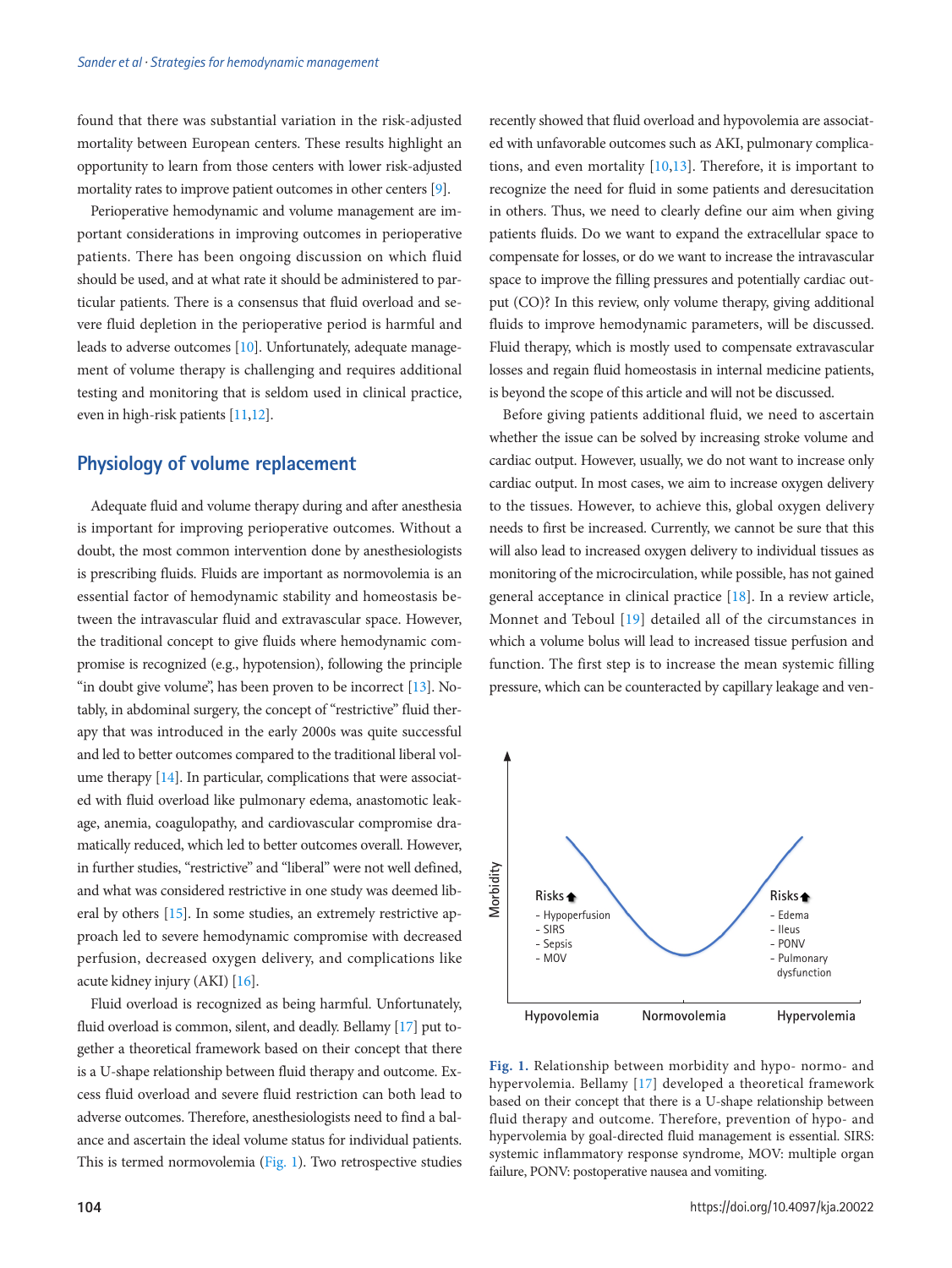odilatation. The role of making artificial and natural colloids more effective so as to increase the mean systemic filling pressure has been extensively discussed. However, as yet, no conclusions have been reached. Nevertheless, colloids appear to be more able to achieve this with less fluid and a longer intravascular half-life. Therefore it is only moderately surprising that colloids, including starches, were used in 86% of the included studies in a review of fluid boluses [\[20\]](#page-7-13). This was done despite several studies showing that in critically ill patients, the use of colloids, and in particular starches, can result in an increased risk of renal failure and death [\[21](#page-7-16)[–23](#page-7-17)]. However, a recent meta-analysis did not confirm these findings in surgical patients  $[24,25]$  $[24,25]$  $[24,25]$ . It is paramount that the patient is fluid responsive and that the stroke volume can be increased by additional fluid loading, given that the aim is to increase global oxygen delivery. After fluid loading, not all patients that have increases in their stroke volume and cardiac index shows better microcirculatory flow and increased oxygen consumption. Further research is needed to identify the mechanisms for uncoupling the global perfusion indices from regional indexes and identifying suitable treatment algorithms.

As optimized global perfusion is a prerequisite to optimizing microperfusion, in the following section, methods to assess the need for intravascular volume therapy to increase stroke volume will be critically discussed.

### **How to assess fluid responsiveness**

The concept of determining the treatment effects of therapies is not new. If we administered vasopressors and did not measure arterial blood pressure before and after the intervention, we would be accused of malpractice. However, when we administer fluids during surgery, the verification of a positive drug effect, and the decision to give fluids is often made with little testing or indications. Almost a hundred years ago, Prof. Jarisch [\[26](#page-8-1)] asserted that our understanding of circulation was limited as while blood pressure is easily measured, blood flow is not. This is why blood pressure monitoring is so prevalent despite most organs requiring blood flow, not pressure. However, if we do not measure blood flow, how can we know that additional volume given to patients is actually increasing blood flow? A recent study by Cecconi et al. [\[27](#page-8-2)] tried to elucidate what drives the decision to give additional volume to intensive care unit (ICU) patients. In 42.7% of the patients, no testing of fluid responsiveness took place, and the decision was only based on clinical experience. In another 35.5%, the decision was based on static parameters like central venous pressure (CVP) or atrial blood pressure that we will discuss below. The second most interesting finding of this study was that despite

the results of testing, about 50% in all groups (positive, negative, and uncertain) received additional fluids.

## **Pressure based volume therapy – arterial blood pressure, CVP**

Generally, in recent years, a large amount of fluids has been given to patients undergoing surgery, especially when there was some sort of hemodynamic deterioration like hypotension. The idea behind this was that a "liberal" policy of fluid management in surgical patients is required. This concept is based on ideas and studies from Tom Shires, Chief of Surgery at the University of Texas Southwestern, Dallas, Texas [\[28\]](#page-8-3). His work led him to conclude that an extracellular fluid deficit in surgical patients and the consequent elevations of aldosterone and antidiuretic hormone is caused by extravasations of fluid from the extracellular compartment to the third space along with evaporative losses [\[29](#page-8-4),[30](#page-8-5)]. A strategy of aggressive fluid replacement emerged as the mainstay of perioperative care to compensate for these losses [\[31,](#page-8-6)[32\]](#page-8-7). However, hypotension can occur quite often during surgical procedures, and in many cases, hypotension is not linked with hypovolemia. Intraoperative hypotension has been studied for many years. Therefore, it is surprising that there is still no clear definition of intraoperative hypotension. In a review by Bijker et al. [\[33\]](#page-8-8) of 130 studies, 140 different definitions of hypotension were described. Risk factors for hypotension besides hypovolemia are increased age, a higher American Society of Anesthesiologists score, induction medication that might lead to vasodilatation, and neuro-axial anesthesia. Also, during different time frames of anesthesia, various risk factors have been published, describing post-induction hypotension, early intraoperative hypotension, and late intraoperative hypotension [\[34](#page-8-9)[,35\]](#page-8-10). Hypovolemia is only one potential cause of hypotension. Therefore, any given arterial blood pressure cannot be used to decide whether additional fluid should be provided to a patient to increase cardiac output. Nevertheless, hypotension, in conjunction with the wider clinical picture, can help to find an indication to give fluid. In polytraumatized patients with ongoing bleeding, the first step is to give fluids. However, during procedures, it is not possible to tell when resuscitation is complete, and normovolemia is reached just by measuring the arterial blood pressure.

Another option might be to measure venous filling pressures like CVP or pulmonary artery occlusion pressure (PCWP). The measurement of filling pressures was long advocated for in many guidelines, such as the surviving sepsis campaign [\[36\]](#page-8-11). This guideline recommended that patients should receive additional fluids to optimize perfusion until their CVP was 8–12 or 12–15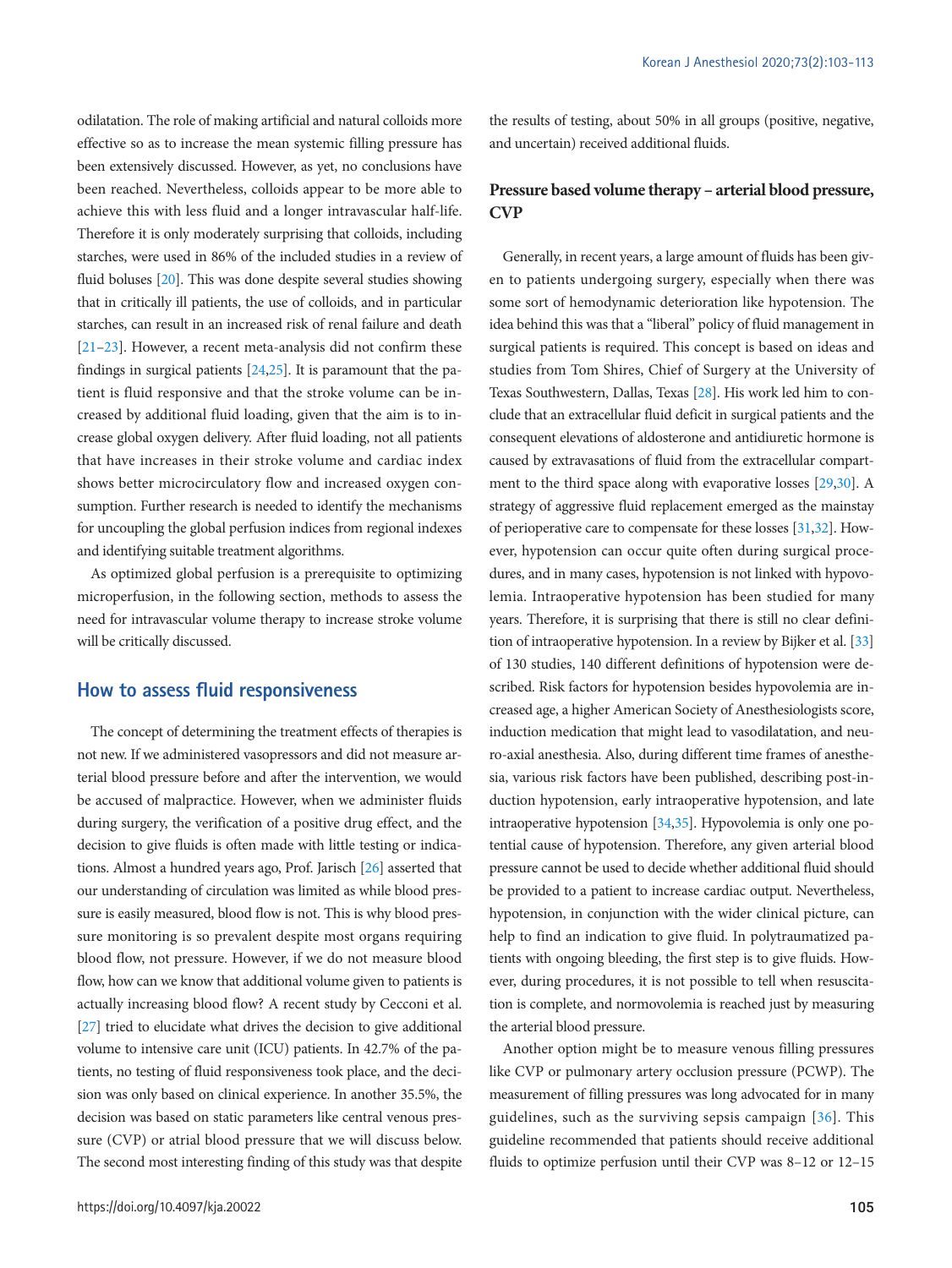cmH<sub>2</sub>O, if mechanically ventilated. Unfortunately, this has been proven to be incorrect. Filling pressures like CVP and PCWP are influenced by many other factors that are not related to the fluid status or fluid responsiveness such as cardiac compliance, intra-abdominal pressure, airway pressure and positive end-expiratory pressure (PEEP), pulmonary vascular resistance, and cardiac pathologies such as mitral/tricuspid regurgitation and congestive heart failure. Extensive research, including several meta-analyses, have been conducted on this subject and have concluded that CVP and PCWP should not be used to decide whether to give additional fluids [\[37](#page-8-12)[,38\]](#page-8-13).

Nevertheless, there is some value in measuring the CVP curve. Recent work that focused on different waves of the CVP curve found some association with preload dependence compared to no preload dependence [[39](#page-8-14)[,40\]](#page-8-15). However, this work must still be viewed as preliminary, particularly as no study has tested these findings with a large number of patients using a multicenter approach. Yet, the absolute number of CVP might also play an important role. Even when an absolute number of CVP does not preclude fluid-responsiveness, it can be used to assess the risk of adverse outcomes. As the CVP is the "zero-mark" of the cardiovascular system, it plays an important role in venous return and microcirculation. Therefore, severely elevated CVP values can be used as a symptom of fluid challenges, even in patients who remain fluid responsive [\[41](#page-8-16)]. It has been shown that CVP values over 15 mmHg are associated with increased rates of unfavorable outcomes like AKI [[42](#page-8-17)].

Therefore, in these patients, CVP can be used as a marker of when to stratify increased risk versus the benefits of further fluid loading.

#### **Stroke volume-based volume therapy**

One easy method to test whether stroke volume can be increased through fluid loading is to give patients a defined volume bolus and measure it before and after the intervention. This concept is based on the physiological framework of Frank and Starling. Until a certain cut-off regarding the preload of the left ventricle, it can increase its stroke volume. Therefore, only patients that are below this cut-off should receive additional fluids, and this is best estimated by using the steep part of the Frank-Starling curve. Small increases in preload will lead to relatively large increases in stroke volume. Unfortunately, this cut-off varies between people and can also change during different loading conditions. This is especially troublesome as, therefore, all static parameters like filling pressures (CVP and PCWP), and volumetric measures such as global end-diastolic volume cannot provide a specific cut-off number for fluid responsiveness.

A fluid challenge is a maneuver in which a defined bolus of fluid is given within a short time frame. In most cases, this is an artificial colloid. In a recent review, it was asserted that the bolus is relatively standardized within the goal-directed hemodynamic therapy (GDT) literature, and is 250 ml [20]. In 86% of the studies, a colloid was used. It is important that the fluid bolus is given relatively rapidly so that it can stretch the right ventricle to detect an increase in stroke volume in responders. Therefore, most authors apply the bolus within 5–10 minutes or less. If the bolus is too small or given too slowly so that an acute increase of the right ventricular end-diastolic volume is not reached, there is a risk of a false negative test. Most authors recommend measuring stroke volume before and after the fluid challenge. An increase in stroke volume of at least 10–15% is considered a positive response [\[43\]](#page-8-18). Theoretically, any device that can measure stroke volume could be used. However, most studies use uncalibrated pulse wave analysis technology.

A fluid challenge is included in many algorithms used to optimize hemodynamics, also called hemodynamic GDT [\[44\]](#page-8-19). One of the simplest algorithms is to measure stroke volume, give a fluid challenge, and repeat this until the stroke volume no longer increases by more than 10%. These simple algorithms are easy to follow with high implementation rates. However, if the trigger is hypotension, repeated negative fluid challenges, especially in the ICU, can lead to a substantial positive fluid balance. An unsuccessful fluid challenge does not significantly increase stroke volume and, therefore, might decrease oxygen delivery due to inherent hemodilution if blood is not used for the fluid challenge.

#### **Volume therapy based on dynamic parameters**

Another way to optimize the fluid status of patients is by using dynamic parameters like stroke volume variation (SVV), pulse pressure variation (PPV), or pleth variability index (PVI). The dynamic preload parameters, SVV and PPV, are based on changes in the arterial pressure waveform due to changes in stroke volume in relation to positive pressure ventilation. The PVI is an algorithm that allows for the continuous and automatic estimation of respiratory variations in the pulse oximeter waveform amplitude to assess fluid responsiveness. To use these parameters for GDT, it is mandatory to continuously measure the blood pressure or the pulse oximeter waveform amplitude. Today there are a variety of technologies available that can measure this invasively and non-invasively. Various studies have shown that SVV and PPV are better predictors of fluid responsiveness than the static parameters CVP, PCWP, and mean arterial pressure (MAP). SVV (area under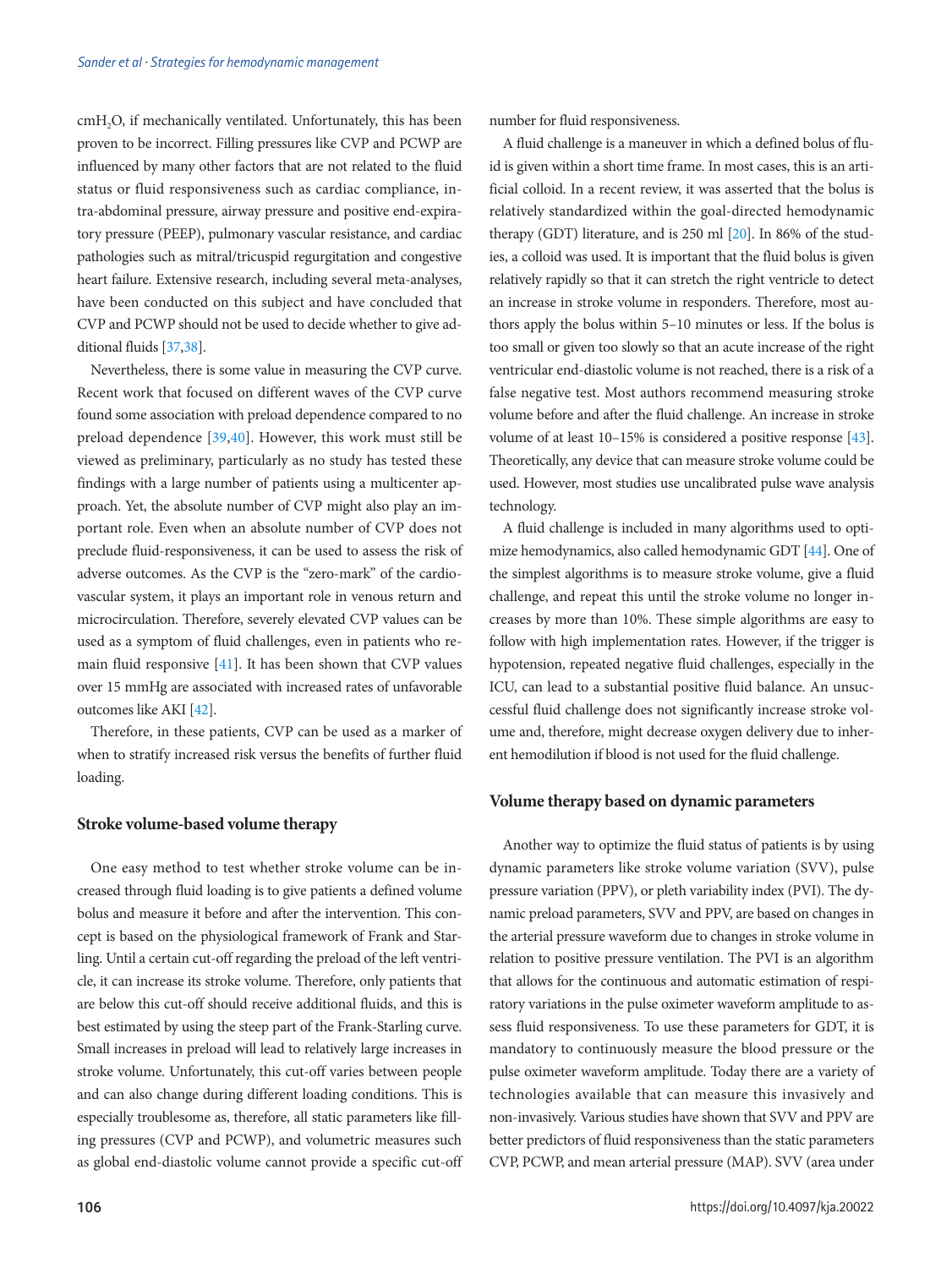the curve [AUC] 0.84) and PPV (AUC 0.94) are good predictors of fluid responsiveness with clinically acceptable levels of sensitivity (0.82 and 0.89) and specificity (0.86 and 0.88) [\[45](#page-8-20)]. The cut-off for SVV has been published to be between 10% and 12% [\[46\]](#page-8-21). Benes et al. [\[47](#page-8-22)] investigated the hemodynamic goal-directed protocol based on SVV in high-risk surgery patients undergoing an elective abdominal operation. The results showed that the GDTgroup had better intraoperative hemodynamic stability, a decrease in serum lactate at the end of the surgery, and a lower incidence of postoperative organ complications in comparison with the control group.

Scheeren et al. [\[48\]](#page-8-23) investigated a combination of SVV and stroke volume optimization in 64 high-risk surgery patients, which were divided into two groups. The primary outcome measure was the number of postoperative complications. The authors could show that an SVV and stroke volume optimization protocol is feasible and can decrease postoperative wound infections. The number of patients with at least one complication (46% vs. 62%) and the number of postoperative complications per patient tended to be lower in the study group.

Other studies investigated PPV as a goal for GDT. The best cutoff value for predicting fluid responsiveness has been published to be between 10% and 15% [\[49\]](#page-8-24). Salzwedel and colleagues [\[50\]](#page-8-25) performed a multi-center study in 160 patients undergoing major abdominal surgery and showed that hemodynamic GDT using PPV, cardiac index trending, and MAP led to a significant decrease in postoperative complications.

Even though the dynamic parameters are better predictors of fluid responsiveness, they have some significant limitations. First, the patient needs to be mechanically ventilated without spontaneous breathing. The published cutoffs in fluid responsiveness for SVV and PVV were validated in patients with a tidal volume > 8 ml/kg. So, if the patient is ventilated with a lower tidal volume, the patient may be false negative for volume responsiveness. Another limitation is that it can display a slow heart rate/respiratory ratio. In patients with extreme bradycardia or high respiratory rate (e.g., high-frequency ventilation), the results may be falsely negative for predicting fluid responsiveness. Another special situation is patients undergoing open-chest procedures. In such situations, the PPV (AUC 0.55) and SVV (AUC 0.49) show a low predictive power and should also be used with caution because the results may be falsely negative [\[51](#page-8-26)]. In spontaneous breathing patients and patients with arrhythmia, dynamic parameters cannot be used as ventricular filling depends on the variation of diastolic filling in severe arrhythmia, and there is no controlled stimulus in spontaneous breathing patients.

#### **Volume therapy based on physiologic testing**

#### *Passive leg raising (PLR)*

Widely known for treating acute circulatory failure, passive leg raising (PLR) has gained increasing interest in the perioperative prediction of fluid responsiveness. PLR is a safe method for reversible and rapid autotransfusion of approximately 300 ml of blood without the need for further fluid boli [\[52](#page-9-0)[,53](#page-8-25)]. Since the accuracy of PLR is not dependent on a sinus rhythm or high tidal volume, ventilation can also be applied when dynamic preload parameters are not viable. On the other hand, surgical procedures which are not compatible with the movement of legs or the Trendelenburg position (e.g., neurosurgery, orthopedic surgery of the lower limbs) represent relative contraindications for PLR.

Even though most studies investigating PLR derive from critically ill patients, the predictive value can also be assumed for perioperative patients. A meta-analysis that summarized 23 studies investigating the diagnostic accuracy of PLR (measured with flow-based hemodynamic monitoring tools) showed that the pooled sensitivity of PLR was 86% (95% CI: 79%–92%), while its specificity was 92% (95% CI: 88%–96%). This shows its high diagnostic performance in predicting fluid responsiveness [\[54](#page-9-1)]. A second systematic review of 991 patients was able to confirm these findings but emphasized the need to measure CO as a target parameter in order to achieve reliable results [\[55](#page-9-2)]. It must be highlighted that PLR can be used to decide whether fluid therapy is needed or not. However, even though its practical implementation appears to be simple, some pitfalls have to be thoroughly considered to increase its predictive accuracy. Monnet and Teboul [\[53\]](#page-8-25) summarized these as; The measurement starts from the semi-recumbent and not from a supine position and should target CO or its indices as opposed to blood pressure. CO can be assessed with different devices (e.g., echocardiography, pulse contour analysis), but it is of high importance that the measurements can detect rapid changes (< 1 min). Furthermore, the procedure does not end by the patient´s reposition but with a postinterventional observation period until the hemodynamic situation has been normalized. The depth of anesthesia should be appropriate to avoid sympathetic activation, and adrenergic stimulation blurring the effect of PLR. If these factors are taken into consideration, PLR can be considered a powerful diagnostic tool for predicting perioperative fluid responsiveness and is recommended by several international guidelines [\[56–](#page-9-3)[58](#page-9-4)].

#### *End-expiratory occlusion test (EEOT)*

A decade ago, Monnet et al. [59] introduced EEOT. The underlying principle of EEOT is based on the influence of deep inspira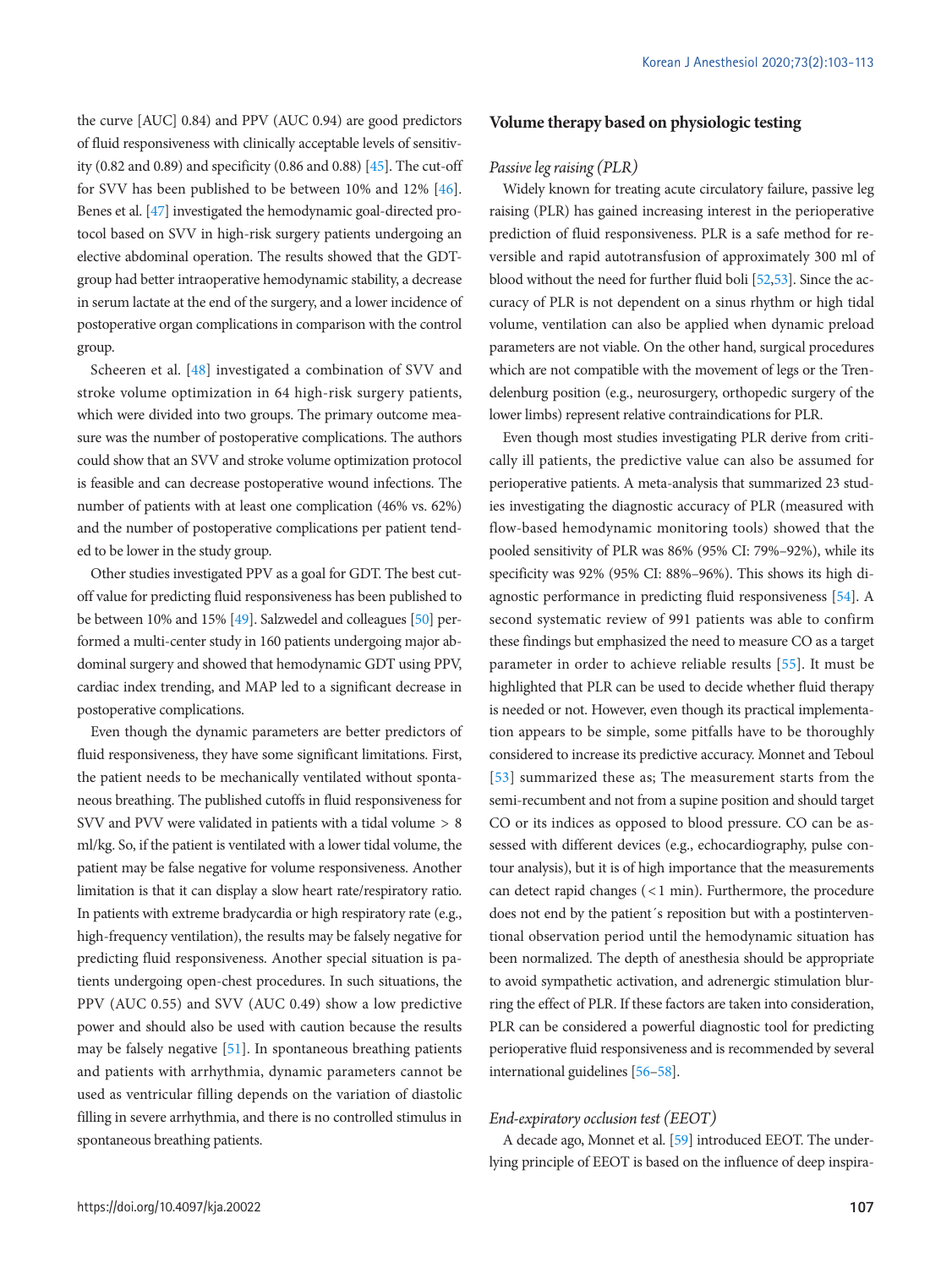tion on cardiac preload. By carrying out a short (15–30 seconds) end-expiratory occlusion in mechanically ventilated patients, CO is impaired while the atrial filling is simultaneously facilitated, leading to an increase of ventricular stroke volume. To receive a reliable prediction of fluid responsiveness, continuous CO measurement is necessary during EEOT [\[60\]](#page-9-3). Furthermore, an EEOT-induced change of 5% of CO is generally accepted as proof of fluid responsiveness [\[60](#page-9-3)]. Pulse contour analysis superiorly performs to echocardiography in terms of the precise detection of CO changes during EEOT [\[61\]](#page-9-5). However, other devices such as echocardiography, non-invasive CO measurements, and Doppler-based methods are feasible but need more confirmative studies [20,[62](#page-9-6)[,63\]](#page-9-7).

EEOT imitates a fluid challenge without the need for fluid application. In contrast to the PLR test, the patient does not need to be moved, making it an attractive solution for surgery. Its predictive value was confirmed in several studies for patients ventilated with tidal volumes  $\geq 8$  ml/kg. However, its accuracy in patients ventilated with smaller tidal volumes is still being debated [20,59,60[,64](#page-9-8)[–66](#page-9-9)]. Most studies investigating EEOT under low-tidal volume ventilation derive from an intensive care setting and cannot be directly transmitted to surgery [\[65](#page-9-10)[,67\]](#page-9-11). Only one study involving neurosurgical patients directly compared the effects of low- to regular-tidal volume ventilation on the accuracy of EEOT, and showed a very low predictive value of EEOT under low-tidal volume ventilation (AUC of the change of cardiac index 0.53 [95% CI:  $0.35-0.71$ ] [\[68\]](#page-9-12). Guinot et al. [\[66](#page-9-9)] published the only study showing a low predictive value of EEOT for fluid responsiveness under sufficient tidal volumes (of 8.2 ml/kg) in a heterogeneous study of surgical patients. The reason for these findings remains unclear, but differences between the perioperative and intensive care ventilation strategies might be a factor. However, it has been shown that the level of PEEP does not affect the reliability of EEOT [\[69](#page-9-13)].

#### *Novel physiological tests for predicting fluid responsiveness*

End-tidal carbon dioxide concentration ( $P_{ET}CO_2$ ) is a surrogate for CO and is well-known for detecting successful cardiopulmonary resuscitation. It has been shown that  $P_{ET}CO_2$  directly correlates to CO and can sufficiently predict fluid responsiveness when combined with PLR testing [\[70](#page-9-14)[,71](#page-9-15)]. Tusman et al. [\[72](#page-9-16)] introduced a further method based on volumetric CO<sub>2</sub> measurements by quantifying the amount of exhaled CO<sub>2</sub> instead of the concentration. To detect a lack of intravascular fluids, the patient´s fluid responsiveness was provoked with an elevation of PEEP from 5 to 10 cmH<sub>2</sub>O for one minute. During this, patients were monitored with volumetric capnography and pulse contour

analysis. Afterward, patients received 500 ml of crystalloids, and the measurements were repeated. A decrease of exhaled CO<sub>2</sub> volume during the PEEP challenge was predictive of fluid responsiveness. Furthermore, a ROC-analysis revealed a high predictive performance that was superior to the change of end-tidal  $CO<sub>2</sub>$ concentration and PPV. Even though this method is only available in ventilated patients, it offers a non-invasive and accurate approach for predicting fluid responsiveness that is worthy of further validation [\[72](#page-9-16)[,73\]](#page-9-17).

In 2005, the respiratory systolic variation test (RSVT) was introduced for predicting fluid responsiveness in surgical patients [\[74\]](#page-9-17). The RSVT is performed through the application of three consecutive inspiratory breaths with increasing peak inspiratory pressures (of 10, 20, and 30  $\text{cmH}_2\text{O}$ ) and the simultaneous detection of the three lowest systolic arterial pressures. Next, this blood pressure is correlated to the peak pressure of the inspiratory breath, resulting in an RSVT slope. The slope corresponds to the Frank-Starling curve-enhancing a physiologic comprehension of the fluid challenge and is comparable to PPV and SVV in predicting fluid responsiveness [\[74](#page-9-17)[,75](#page-9-18)].

#### *Deresuscitation strategies using monitoring of volume status*

Originally, the term deresuscitation was used to describe a strategy that aimed to treat fluid overload following the resuscitation and stabilization of critically ill patients. Fluid therapy is used to restore the intravascular volume homeostasis to achieve sufficient tissue oxygenation and can be characterized by the Resuscitation, Optimization, Stabilization, and Evacuation (ROSE) concept [\[76](#page-9-19)[,77\]](#page-10-0). First, patients must be resuscitated from circulatory shock (resuscitation). To avoid adverse outcomes associated with fluid overload, fluid responsiveness should be guided by validated tests such as PLR and EEOT (optimization and stabilization). After stabilization of the patient´s hemodynamic status, de-escalation should be considered early and monitored with tests for fluid responsiveness (evacuation) [\[76](#page-9-19)]. The goal of the evacuation, deresuscitation phase, is to restore the patient´s physiologic homeostatic intravascular balance and to eliminate superfluous fluids. In the intensive care setting, this can be performed with restrictive volume therapy, diuretics, and/or renal replacement therapy. It has been shown that a negative fluid balance over three days predicts an improved ICU survival rate [76–[78\]](#page-10-1). However, two questions arise: First, what is the best approach to guide deresuscitation, and second, should we consider deresuscitation strategies in the perioperative setting?

To treat fluid overload, it first has to be accurately diagnosed. Assuming that fluid non-responders reflect patients with balanced or overloaded fluid status, a possible approach could be to identify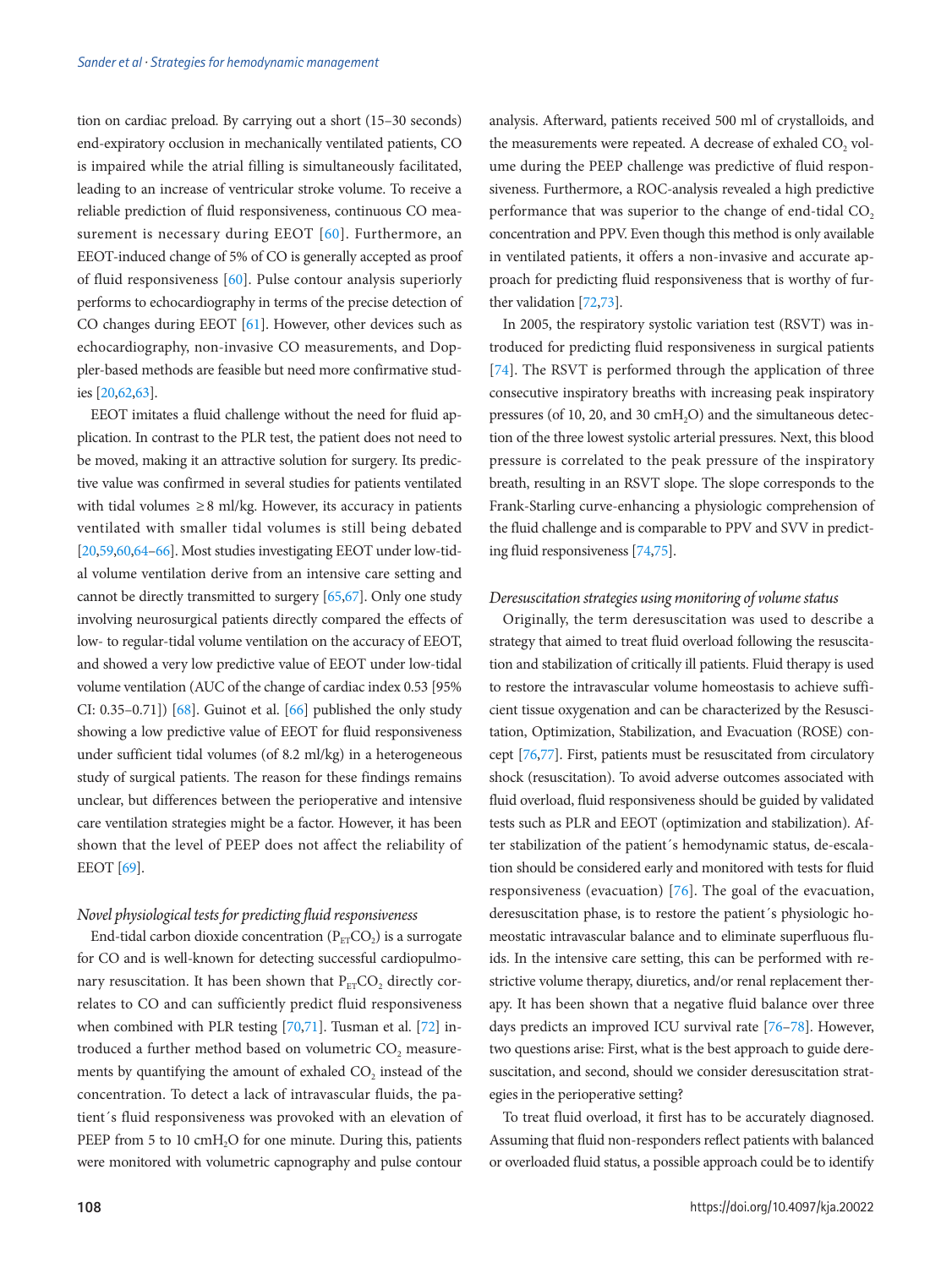them using fluid responsiveness tests. Since these patients do not benefit from a volume challenge, it can be assumed that CO does not decrease through fluid removal. Besides, fluid removal can be performed until the fluid responsive tests return positive results. In addition to PLR and EEOT, dynamic preload parameters, body weight quantification, bioimpedance measurements, and respiratory variations of the diameter of the inferior cava vein have been evaluated as treatment goals for deresuscitation [73,7[6,79](#page-10-2)[–83\]](#page-10-3). To reduce adverse outcomes after acute lung injury, Cordemans et al. [\[84\]](#page-10-4) used intra-abdominal pressure and the extravascular lung water index to guide the treatment protocol. This consisted of high PEEP levels, small volume resuscitation with albumin, and fluid removal (PLA - treatment, [PEEP, albumin, and Lasix®]). However, the role of albumin in critically ill patients has to be further investigated because two prospective studies failed to show a beneficial effect of albumin therapy [\[85](#page-10-3)[,86](#page-10-5)]. While the Furosemide and Albumin for Diuresis of Edema study failed to proof feasibility [\[86](#page-10-5)], the Albumin Italian Outcome Sepsis study showed no improvement in the 90-day survival rate after targeting an albumin plasma level  $\geq 30$  g/L over 28 days after septic shock [\[85](#page-10-3)].

Since the phases of ROSE do not generally apply to surgical patients, it cannot be directly adopted in the perioperative setting. However, it is well-known that perioperative fluid overload is associated with adverse outcomes and should be avoided [\[87](#page-10-6)[–89\]](#page-10-7). Hence, smart perioperative volume therapy should prevent fluid overload and the need for perioperative deresuscitation. Over the last decade, several GDT protocols have been introduced and evaluated. A recent meta-analysis summarized 95 randomized-controlled trials and was able to show a GDT-induced reduction in mortality, morbidity, and length of hospital stay [\[90](#page-10-8)]. Contrastingly, the Optimisation of Cardiovascular Management to Improve Surgical Outcome (OPTIMISE) study was not able to prove the benefits of GDT [\[88\]](#page-10-9). The OPTIMISE study protocol aimed to maximize CO by optimizing it individually with fluids until no increase of stroke volume was detectable with further support from dopexamine. Since no reduction of mortality or morbidity was detected, it can be questioned if a maximized CO target is reasonable. Additionally, it is unclear as to whether patients should receive fluids until their preload capacity is completely exploited [73,[91\]](#page-10-10). Hence, modern GDT protocols do not aim for a maximized CO but rather utilize personalized hemodynamic GDT management with multiple parameters for assessing blood flow and fluid responsiveness [\[91](#page-10-10)]. Even though the beneficial effects of personalized GDT are indisputable, only a small degree of patients receive this hemodynamic management. This highlights the need for its greater implementation in daily anesthetic routines [12].

Fluid overload is a common issue following the stabilization of

critically ill patients. Deresuscitation strategies using tests for fluid responsiveness as well as hyperoncotic infusion combined with diuretics, and renal replacement therapy, might help to remove the extra fluids and increase survival. However, further high-quality studies are required to confirm these findings. Furthermore, the role of deresuscitation must be discussed in terms of intensifying actions for preventing perioperative fluid overload. To achieve this, personalized hemodynamic treatment goals combined with GDT protocols appear to be an effective approach.

### **Conclusions**

Adverse outcomes after surgery are still common, with surgery considered one of the leading causes of death. Many prospective and retrospective studies have shown that volume management and fluid overload can have detrimental effects on postoperative outcomes. Therefore, strategies that help to prevent fluid overload and assess the individual need for volume during and after surgery should be implemented to increase patient safety. In many patients, no monitoring of volume therapy is performed, or inadequate static parameters are used, such as arterial blood pressure, venous filling pressures, or volumetric parameters that cannot assess fluid responsiveness. As a gold standard to assess whether patients can benefit from an increase of stroke volume and, therefore, potentially by an increase in oxygen delivery, dynamic testing should be performed. This can be done using dynamic parameters like SVV or PPV or by forced manipulation of the preload, e.g., by a volume challenge, PLR, or another physiological testing method.

In combination with a goal-directed hemodynamic monitoring protocol and the application of vasopressors and inotrope medication, a reduction of mortality by 58 was observed in a recent meta-analysis [\[90](#page-10-9)]. Whether goal-directed volume therapy can reduce perioperative mortality still needs to be demonstrated in larger multicenter studies. Whether the concept of using suitable parameters for goal-directed deresuscitation reduces complication rates, and mortality in the perioperative setting still awaits confirmation by larger trials. Nevertheless, this concept appears to be promising.

# **Conflicts of Interest**

No potential conflict of interest relevant to this article was reported.

### **Author Contributions**

Michael Sander (Conceptualization; Supervision; Visualization;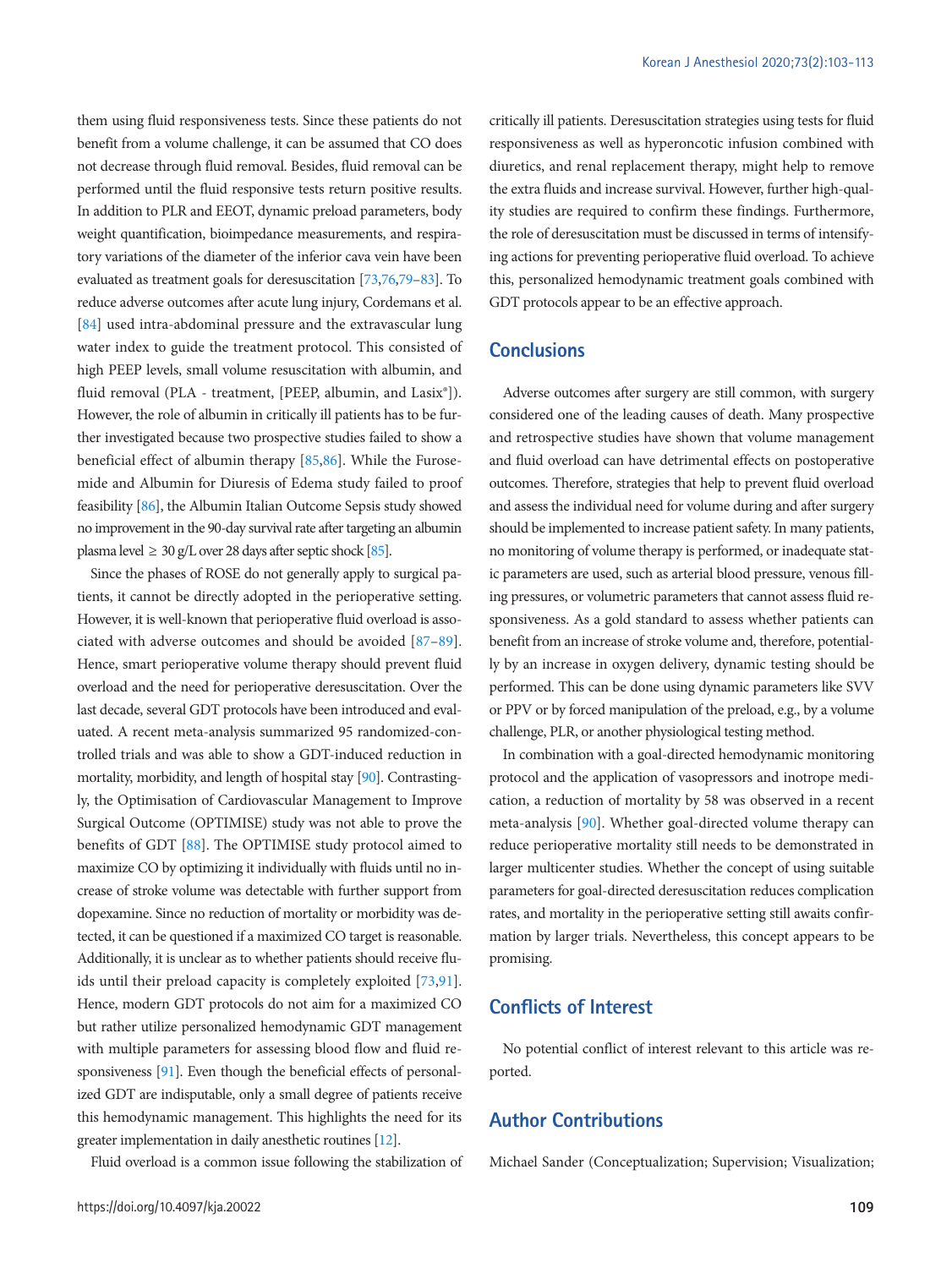Writing – original draft; Writing – review & editing) Emmanuel Schneck (Conceptualization; Visualization; Writing – original draft; Writing – review & editing)

Marit Habicher (Conceptualization; Visualization; Writing – original draft; Writing – review & editing)

# **ORCID**

Michael Sander: https://orcid.org/0000-0003-1677-3609 Emmanuel Schneck: https://orcid.org/0000-0003-0565-1550 Marit Habicher: https://orcid.org/0000-0001-8964-3819

# <span id="page-7-0"></span>**References**

- 1. [Macintosh RR. Deaths under anaesthetics. Br J Anaesth 1949;](https://doi.org/10.1093/bja/21.3.107)  [21: 107-36.](https://doi.org/10.1093/bja/21.3.107)
- <span id="page-7-1"></span>2. [Braz LG, Braz DG, Cruz DS, Fernandes LA, Módolo NSP, Braz](http://dx.doi.org/10.1590/S1807-59322009001000011)  [JR. Mortality in anesthesia: a systematic review. Clinics \(Sao](http://dx.doi.org/10.1590/S1807-59322009001000011)  [Paulo\) 2009; 64: 999–1006.](http://dx.doi.org/10.1590/S1807-59322009001000011)
- <span id="page-7-2"></span>3. [Vascular Events In Noncardiac Surgery Patients Cohort Evalua](https://doi.org/10.1001/jama.2012.5502)[tion \(VISION\) Study Investigators, Devereaux PJ, Chan MT,](https://doi.org/10.1001/jama.2012.5502)  [Alonso-Coello P, Walsh M, Berwanger O, et al. Association be](https://doi.org/10.1001/jama.2012.5502)[tween postoperative troponin levels and 30-day](https://doi.org/10.1001/jama.2012.5502) mortality among patients undergoing noncardiac surgery. JAMA 2012; 307: 2295- 304.
- <span id="page-7-3"></span>[4. Sessler DI, Khanna AK. Perioperative myocardial injury and the](https://doi.org/10.1007/s00134-018-5224-7)  [contribution of hypotension. Intensive Care Med 2018; 44: 811-](https://doi.org/10.1007/s00134-018-5224-7) [22.](https://doi.org/10.1007/s00134-018-5224-7)
- <span id="page-7-4"></span>[5. Weiser TG, Haynes AB, Molina G, Lipsitz SR, Esquivel MM,](https://doi.org/10.1016/S0140-6736(15)60806-6)  [Uribe-Leitz T, et al. Estimate of the global volume of surgery in](https://doi.org/10.1016/S0140-6736(15)60806-6)  [2012: an assessment supporting improved health outcomes.](https://doi.org/10.1016/S0140-6736(15)60806-6)  [Lancet 2015; 385 Suppl 2: S11](https://doi.org/10.1016/S0140-6736(15)60806-6).
- <span id="page-7-5"></span>[6. Ghaferi AA, Birkmeyer JD, Dimick JB. Variation in hospital](https://doi.org/10.1056/NEJMsa0903048)  [mortality associated with inpatient surgery. N Engl J Med 2009;](https://doi.org/10.1056/NEJMsa0903048)  [361: 1368-75.](https://doi.org/10.1056/NEJMsa0903048)
- <span id="page-7-8"></span>[7. Schilling PL, Dimick JB, Birkmeyer JD. Prioritizing quality im](https://doi.org/10.1016/j.jamcollsurg.2008.06.138)[provement in general surgery. J Am Coll Surg 2008; 207: 698-](https://doi.org/10.1016/j.jamcollsurg.2008.06.138) [704](https://doi.org/10.1016/j.jamcollsurg.2008.06.138).
- <span id="page-7-6"></span>[8. Kahan BC, Koulenti D, Arvaniti K, Beavis V, Campbell D, Chan](https://doi.org/10.1007/s00134-016-4633-8)  [M, et al. Critical care admission following elective surgery was](https://doi.org/10.1007/s00134-016-4633-8)  [not associated with survival benefit: prospective analysis of data](https://doi.org/10.1007/s00134-016-4633-8)  [from 27 countries. Intensive Care Med 2017; 43](https://doi.org/10.1007/s00134-016-4633-8): 971-9.
- <span id="page-7-7"></span>9. Pearse RM, Mo[reno RP, Bauer P, Pelosi P, Metnitz P, Spies C, et](https://doi.org/10.1016/S0140-6736(12)61148-9)  [al. Mortality after surgery in Europe: a 7 day cohort study. Lancet](https://doi.org/10.1016/S0140-6736(12)61148-9)  [2012; 380: 1059-65.](https://doi.org/10.1016/S0140-6736(12)61148-9)
- <span id="page-7-10"></span>10. Shin CH, Long DR, McLean [D, Grabitz SD, Ladha K, Timm FP,](https://doi.org/10.1097/SLA.0000000000002220)  [et al. Effects of intraoperative fluid management on postopera-](https://doi.org/10.1097/SLA.0000000000002220)

[tive outcomes. Ann Surg 2018; 267: 1084-92.](https://doi.org/10.1097/SLA.0000000000002220)

- <span id="page-7-9"></span>11[. Funcke S, Sander M, Goepfert MS, Groesdonk H, Heringlake M,](https://doi.org/10.1186/s13613-016-0148-2)  [Hirsch J, et al. Practice of hemodynamic monitoring and man](https://doi.org/10.1186/s13613-016-0148-2)[agement in german, austrian, and swiss intensive care units: the](https://doi.org/10.1186/s13613-016-0148-2)  [multicenter cross-sectional icu-cardioman](https://doi.org/10.1186/s13613-016-0148-2) study. Ann Intensive Care 2016; 6: 49.
- 12. [Ahmad T, Beilstein CM, Aldecoa C, Moreno RP, Molnar Z, No](https://doi.org/10.1186/s13741-015-0018-8)[vak-Jankovic V, et al. Variation in haemodynamic monitoring](https://doi.org/10.1186/s13741-015-0018-8)  [for major surgery in european nations: secondary analysis of the](https://doi.org/10.1186/s13741-015-0018-8)  [EuSOS dataset. Perioper Med 2015; 4: 8.](https://doi.org/10.1186/s13741-015-0018-8)
- 13. Thacker JK, Mountford WK, Ernst FR, Krukas MR, Mythen M[M. Perioperative fluid utilization variability and association](https://doi.org/10.1097/SLA.0000000000001402)  [with outcomes: considerations for enhanced recovery efforts in](https://doi.org/10.1097/SLA.0000000000001402)  [sample us surgical populations. Ann Surg 2016;](https://doi.org/10.1097/SLA.0000000000001402) 263: 502-10.
- <span id="page-7-11"></span>14. [Brandstrup B, Tønnesen H, Beier-Holgersen R, Hjortsø E, Ørd](https://doi.org/10.1097/01.sla.0000094387.50865.23)[ing H, Lindorff-Larsen K, et al. Effects of intravenous fluid re](https://doi.org/10.1097/01.sla.0000094387.50865.23)[striction on postoperative complications: comparison of two](https://doi.org/10.1097/01.sla.0000094387.50865.23)  [perioperative fluid regimens. Ann Surg 2003; 238:](https://doi.org/10.1097/01.sla.0000094387.50865.23) 641-8.
- <span id="page-7-12"></span>15. [Perel A, Habicher M, Sander M. Bench-to-bedside review: func](https://doi.org/10.1186/cc11448)[tional hemodynamics during surgery - should it be used for all](https://doi.org/10.1186/cc11448)  [high-risk cases? Crit Care 2013; 17: 203.](https://doi.org/10.1186/cc11448)
- <span id="page-7-13"></span>16. Holte K, Foss NB, Andersen J, Valentiner L, Lund C, Bie [P, et al.](https://doi.org/10.1093/bja/aem211)  [Liberal or restrictive fluid administration in fast-track colonic](https://doi.org/10.1093/bja/aem211)  [surgery: a randomized, double-blind study. Br J Anaesth 2007;](https://doi.org/10.1093/bja/aem211)  [99: 500-8.](https://doi.org/10.1093/bja/aem211)
- <span id="page-7-15"></span>17[. Bellamy MC. Wet, dry or something else? Br J Anaesth 2006; 97:](https://doi.org/10.1093/bja/ael290)  [755-7.](https://doi.org/10.1093/bja/ael290)
- <span id="page-7-14"></span>1[8. Ince C, Ertmer C. Hemodynamic coherence: Its meaning in](https://doi.org/10.1016/j.bpa.2016.11.004)  [perioperative and intensive care medicine. Best Pract Res Clin](https://doi.org/10.1016/j.bpa.2016.11.004)  [Anaesthesiol 2016; 30: 395-7.](https://doi.org/10.1016/j.bpa.2016.11.004)
- 19[.](https://doi.org/10.1186/s13613-018-0400-z) Monnet X, Teboul JL. My patient has received fluid. How to assess its efficacy and side effects? Ann Intensive Care 2018; 8: 54.
- 20. [Messina A, Pelaia C, Bruni A, Garofalo E, Bonicolini E, Longhini](https://doi.org/10.1213/ANE.0000000000003834)  [F, et al. Fluid challenge during anesthesia. Anesth Analg 2018;](https://doi.org/10.1213/ANE.0000000000003834)  [127: 1353-64.](https://doi.org/10.1213/ANE.0000000000003834)
- <span id="page-7-16"></span>21[. Myburgh JA, Finfer S, Bellomo R, Billot L, Cass A, Gattas D, et al.](https://doi.org/10.1056/NEJMoa1209759)  [Hydroxyethyl starch or saline for fluid resuscitation in intensive](https://doi.org/10.1056/NEJMoa1209759)  [care. N Engl J Med 2012; 367: 1901-11](https://doi.org/10.1056/NEJMoa1209759).
- 22[. Perner A, Haase N, Guttormsen AB, Tenhunen J, Klemenzson G,](https://doi.org/10.1056/NEJMoa1204242)  [Åneman A, et al. Hydroxyethyl starch 130/0.42 versus ringer's](https://doi.org/10.1056/NEJMoa1204242)  [acetate in severe sepsis. N Engl J Med 2012; 367: 124-34.](https://doi.org/10.1056/NEJMoa1204242)
- <span id="page-7-17"></span>23[. Gattas DJ, Dan A, Myburgh J, Billot L, Lo S, Finfer S, et al. Fluid](https://doi.org/10.1007/s00134-013-2840-0)  [resuscitation with 6 % hydroxyethyl starch \(130/0.4 and](https://doi.org/10.1007/s00134-013-2840-0)  [130/0.42\) in acutely ill patients: systematic review of effects on](https://doi.org/10.1007/s00134-013-2840-0)  [mortality and treatment with renal replacement therap](https://doi.org/10.1007/s00134-013-2840-0)y. Intensive Care Med 2013; 39: 558-68.
- <span id="page-7-18"></span>24[. Martin C, Jacob M, Vicaut E, Guidet B, Van Aken H, Kurz A. Ef-](https://doi.org/10.1097/ALN.0b013e31827e5569)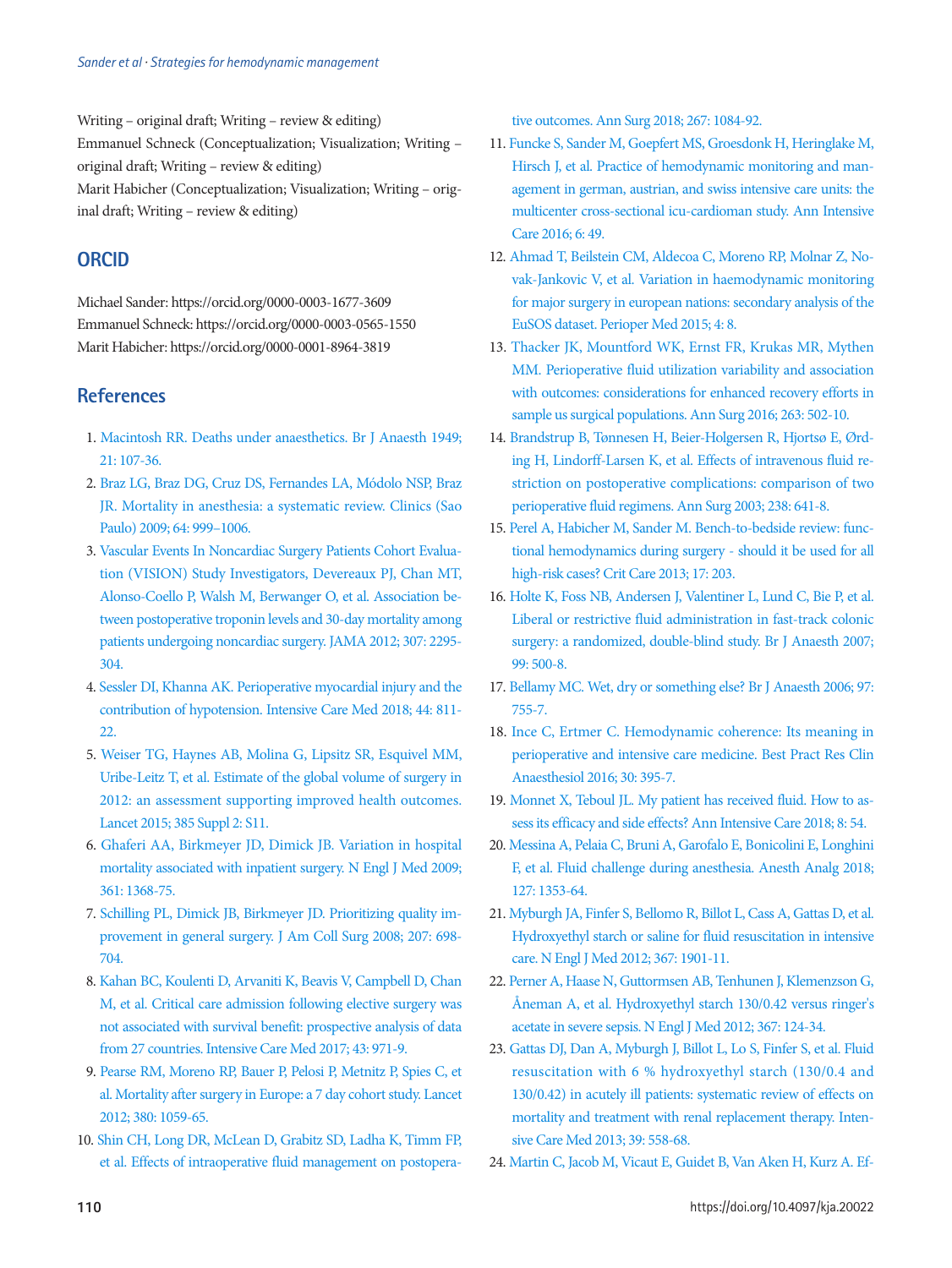[fect of waxy maize-derived hydroxyethyl starch 130/0.4 on renal](https://doi.org/10.1097/ALN.0b013e31827e5569)  [function in surgical patients. Anesthesiology 2013; 118: 387-94](https://doi.org/10.1097/ALN.0b013e31827e5569).

- <span id="page-8-0"></span>2[5. Gillies MA, Habicher M, Jhanji S, Sander M, Mythen M, Hamil](https://doi.org/10.1093/bja/aet303)[ton M, et al. Incidence of postoperative death and acute kidney](https://doi.org/10.1093/bja/aet303)  [injury associated with i.v. 6% hydroxyethyl starch use: systematic](https://doi.org/10.1093/bja/aet303)  [review and meta-analysis. Br J Anaesth 2014](https://doi.org/10.1093/bja/aet303); 112: 25-34.
- <span id="page-8-1"></span>2[6. Jarisch A. Fortschritte der gesamten Medizin. Dtsch Med Wo](https://doi.org/10.1055/s-0028-1165452)[chenschr 1928; 19: 1211-3.](https://doi.org/10.1055/s-0028-1165452)
- <span id="page-8-2"></span>2[7. Cecconi M, Hofer C, Teboul JL, Pettilä V, Wilkman E, Molnar Z,](https://doi.org/10.1007/s00134-015-3850-x)  [et al. Fluid challenges in intensive care: the fenice study. Intensive](https://doi.org/10.1007/s00134-015-3850-x)  [Care Med 2015; 41: 1529-37](https://doi.org/10.1007/s00134-015-3850-x).
- <span id="page-8-3"></span>2[8. Habicher M, Perrino A, Spies CD, Heymann Von C, Wittkowski](https://doi.org/10.1053/j.jvca.2010.07.020)  [U, Sander M. Contemporary fluid management in cardiac anes](https://doi.org/10.1053/j.jvca.2010.07.020)[thesia. J Cardiothorac Vasc Anesth 2011; 25: 1141-53.](https://doi.org/10.1053/j.jvca.2010.07.020)
- <span id="page-8-4"></span>2[9. Shires T, Williams J, Brown F. Acute change in extracellular fluids](https://doi.org/10.1097/00000658-196111000-00005)  [associated with major surgical procedures. A](https://doi.org/10.1097/00000658-196111000-00005)nn Surg 1961; 154: 803–10.
- <span id="page-8-5"></span>3[0. Roberts JP, Roberts JD, Skinner C, Illner H, Canizaro PC, Shires](https://doi.org/10.1097/00000658-198507000-00001)  [GT. Extracellular fluid deficit following operation and its correc](https://doi.org/10.1097/00000658-198507000-00001)[tion with ringers lactate - a reassessment.](https://doi.org/10.1097/00000658-198507000-00001) Ann Surg 1985; 202: 1–8.
- <span id="page-8-6"></span>3[1. Jenkins MT, Giesecke AH, Johnson ER. The postoperative pa](https://doi.org/10.1093/bja/47.2.143)[tient and his fluid and electrolyte requirements. Br J Anaesth](https://doi.org/10.1093/bja/47.2.143)  [1975; 47: 143-50.](https://doi.org/10.1093/bja/47.2.143)
- <span id="page-8-7"></span>3[2. Campbell IT, Baxter JN, Tweedie IE, Taylor GT, Keens SJ. IV flu](https://doi.org/10.1093/bja/65.5.726)[ids during surgery. Br J Anaesth 1990; 65: 726-9](https://doi.org/10.1093/bja/65.5.726).
- <span id="page-8-8"></span>3[3. Bijker JB, van Klei WA, Kappen TH, van Wolfswinkel L, Moons](https://doi.org/10.1097/01.anes.0000270724.40897.8e)  [KG, Kalkman CJ. Incidence of intraoperative hypotension as a](https://doi.org/10.1097/01.anes.0000270724.40897.8e)  [function of the chosen definition: literature definitions applied](https://doi.org/10.1097/01.anes.0000270724.40897.8e)  [to a retrospective cohort using automated dat](https://doi.org/10.1097/01.anes.0000270724.40897.8e)a collection. Anesthesiology 2007; 107: 213-20.
- <span id="page-8-9"></span>3[4. Südfeld S, Brechnitz S, Wagner JY, Reese PC, Pinnschmidt HO,](https://doi.org/10.1093/bja/aex127)  [Reuter DA, et al. Post-induction hypotension and early intraop](https://doi.org/10.1093/bja/aex127)[erative hypotension associated with general anaesthesia. Br J](https://doi.org/10.1093/bja/aex127)  [Anaesth 2017; 119: 57-64](https://doi.org/10.1093/bja/aex127).
- <span id="page-8-10"></span>3[5. Saugel B, Reese PC, Sessler DI, Burfeindt C, Nicklas JY, Pinn](https://doi.org/10.1097/ALN.0000000000002703)[schmidt HO, et al. Automated ambulatory blood pressure mea](https://doi.org/10.1097/ALN.0000000000002703)[surements and intraoperative hypotension in patients having](https://doi.org/10.1097/ALN.0000000000002703)  [noncardiac surgery with general anesthesia:](https://doi.org/10.1097/ALN.0000000000002703) a prospective observational study. Anesthesiology 2019; 131: 74-83.
- <span id="page-8-11"></span>3[6. Rhodes A, Evans LE, Alhazzani W, Levy MM, Antonelli M, Fer](https://doi.org/10.1097/CCM.0000000000002255)[rer R, et al. Surviving sepsis campaign: international guidelines](https://doi.org/10.1097/CCM.0000000000002255)  [for management of sepsis and septic shock. Intensive Care Med](https://doi.org/10.1097/CCM.0000000000002255)  [2016; 43: 304-77.](https://doi.org/10.1097/CCM.0000000000002255)
- <span id="page-8-12"></span>3[7. Marik PE, Baram M, Vahid B. Does central venous pressure pre](https://doi.org/10.1378/chest.07-2331)[dict fluid responsiveness?: a systematic review of the literature](https://doi.org/10.1378/chest.07-2331)  [and the tale of seven mares. Chest 2008; 134: 172-8](https://doi.org/10.1378/chest.07-2331).
- <span id="page-8-13"></span>3[8. Marik PE, Monnet X, Teboul JL. Hemodynamic parameters to](https://doi.org/10.1186/2110-5820-1-1)  [guide fluid therapy.](https://doi.org/10.1186/2110-5820-1-1) [Ann Intensive Care 2011; 1: 1.](https://annalsofintensivecare.springeropen.com/articles/10.1186/2110-5820-1-1)
- <span id="page-8-14"></span>39[. Haddad F, Elmi-Sarabi M, Fadel E, Mercier O, Denault AY. Pearls](https://doi.org/10.1097/ACO.0000000000000284)  [and pitfalls in managing right heart failure in cardiac surgery.](https://doi.org/10.1097/ACO.0000000000000284)  [Curr Opin Anaesthesiol 2016; 29: 68-79](https://doi.org/10.1097/ACO.0000000000000284).
- <span id="page-8-15"></span>40[. Roy S, Couture P, Qizilbash B, Toupin F, Levesque S, Carrier M,](https://doi.org/10.1053/j.jvca.2012.11.002)  [et al. Hemodynamic pressure waveform analysis in predicting](https://doi.org/10.1053/j.jvca.2012.11.002)  [fluid responsiveness. J Cardiothorac Vasc Anesth 2013; 27: 676-](https://doi.org/10.1053/j.jvca.2012.11.002) [80.](https://doi.org/10.1053/j.jvca.2012.11.002)
- <span id="page-8-16"></span>4[1. Marik PE. Iatrogenic salt water drowning and the hazards of a](https://doi.org/10.1186/s13613-014-0021-0)  [high central venous pressure.](https://doi.org/10.1186/s13613-014-0021-0) Ann Intensive Care 2014; 4: 21.
- <span id="page-8-17"></span>42[. Legrand M, Dupuis C, Simon C, Gayat E, Mateo J, Lukaszewicz](https://doi.org/10.1186/cc13133)  [AC, et al. Association between systemic hemodynamics and](https://doi.org/10.1186/cc13133)  [septic acute kidney injury in critically ill patients: a retrospective](https://doi.org/10.1186/cc13133)  [observational study. Crit Care 2013; 17: R278](https://doi.org/10.1186/cc13133).
- <span id="page-8-18"></span>4[3. Cecconi M, Parsons AK, Rhodes A. What is a fluid challenge?](https://doi.org/10.1097/MCC.0b013e32834699cd)  [Curr Opin Crit Care 2011; 17: 290-5.](https://doi.org/10.1097/MCC.0b013e32834699cd)
- <span id="page-8-19"></span>44. [Habicher M, Balzer F, Mezger V, Niclas J, Müller M, Perka C, et](https://doi.org/10.1186/s13741-016-0056-x)  [al. Implementation of goal-directed fluid therapy during hip re](https://doi.org/10.1186/s13741-016-0056-x)[vision arthroplasty: a matched cohort study.](https://doi.org/10.1186/s13741-016-0056-x) Perioper Med (Lond) 2016; 5: 31.
- <span id="page-8-20"></span>45. [Marik PE, Cavallazzi R, Vasu T, Hirani A. Dynamic changes in](https://doi.org/10.1097/CCM.0b013e3181a590da)  [arterial waveform derived variables and fluid responsiveness in](https://doi.org/10.1097/CCM.0b013e3181a590da)  [mechanically ventilated patients: a systematic review of the liter](https://doi.org/10.1097/CCM.0b013e3181a590da)[ature. Crit Care Med 2009; 37: 2642-7.](https://doi.org/10.1097/CCM.0b013e3181a590da)
- <span id="page-8-21"></span>46. [Hofer CK, Senn A, Weibel L, Zollinger A. Assessment of stroke](https://doi.org/10.1186/cc6933)  [volume variation for prediction of fluid responsiveness using the](https://doi.org/10.1186/cc6933)  [modified FloTrac™ and PiCCOplus™ system. Crit Care 2008; 12:](https://doi.org/10.1186/cc6933)  [R82.](https://doi.org/10.1186/cc6933)
- <span id="page-8-22"></span>47. [Benes J, Chytra I, Altmann P, Hluchy M, Kasal E, Svitak R, et al.](https://doi.org/10.1186/cc9070)  [Intraoperative fluid optimization using stroke volume variation](https://doi.org/10.1186/cc9070)  [in high risk surgical patients: results of prospective randomized](https://doi.org/10.1186/cc9070)  [study. Crit Care 2010; 14: R118.](https://doi.org/10.1186/cc9070)
- <span id="page-8-23"></span>48[. Scheeren TW, Wiesenack C, Gerlach H, Marx G. Goal-directed](https://doi.org/10.1007/s10877-013-9461-6)  [intraoperative fluid therapy guided by stroke volume and its](https://doi.org/10.1007/s10877-013-9461-6)  [variation in high-risk surgical patients: a prospective random](https://doi.org/10.1007/s10877-013-9461-6)[ized multicentre study. J Clin Monit Comput 2013; 27:](https://doi.org/10.1007/s10877-013-9461-6) 225-33.
- <span id="page-8-24"></span>49[. Pinsky MR. Cardiopulmonary interactions: physiologic basis and](https://doi.org/10.1513/AnnalsATS.201704-339FR)  [clinical applications. Ann Am Thorac Soc 2018; 15 \(Suppl 1\):](https://doi.org/10.1513/AnnalsATS.201704-339FR)  [S45-8](https://doi.org/10.1513/AnnalsATS.201704-339FR).
- <span id="page-8-25"></span>50. Salzwedel C, Puig J, Carstens A, Bein B[, Molnar Z, Kiss K, et al.](https://doi.org/10.1186/cc12885)  [Perioperative goal-directed hemodynamic therapy based on ra](https://doi.org/10.1186/cc12885)[dial arterial pulse pressure variation and continuous cardiac in](https://doi.org/10.1186/cc12885)[dex trending reduces postoperative complications](https://doi.org/10.1186/cc12885) after major abdominal surgery: a multi-center, prospective, randomized study. Crit Care 2013; 17: R191.
- <span id="page-8-26"></span>51[. de Waal EE, Rex S, Kruitwagen CL, Kalkman CJ, Buhre WF. Dy-](https://doi.org/10.1097/CCM.0b013e3181958bf7)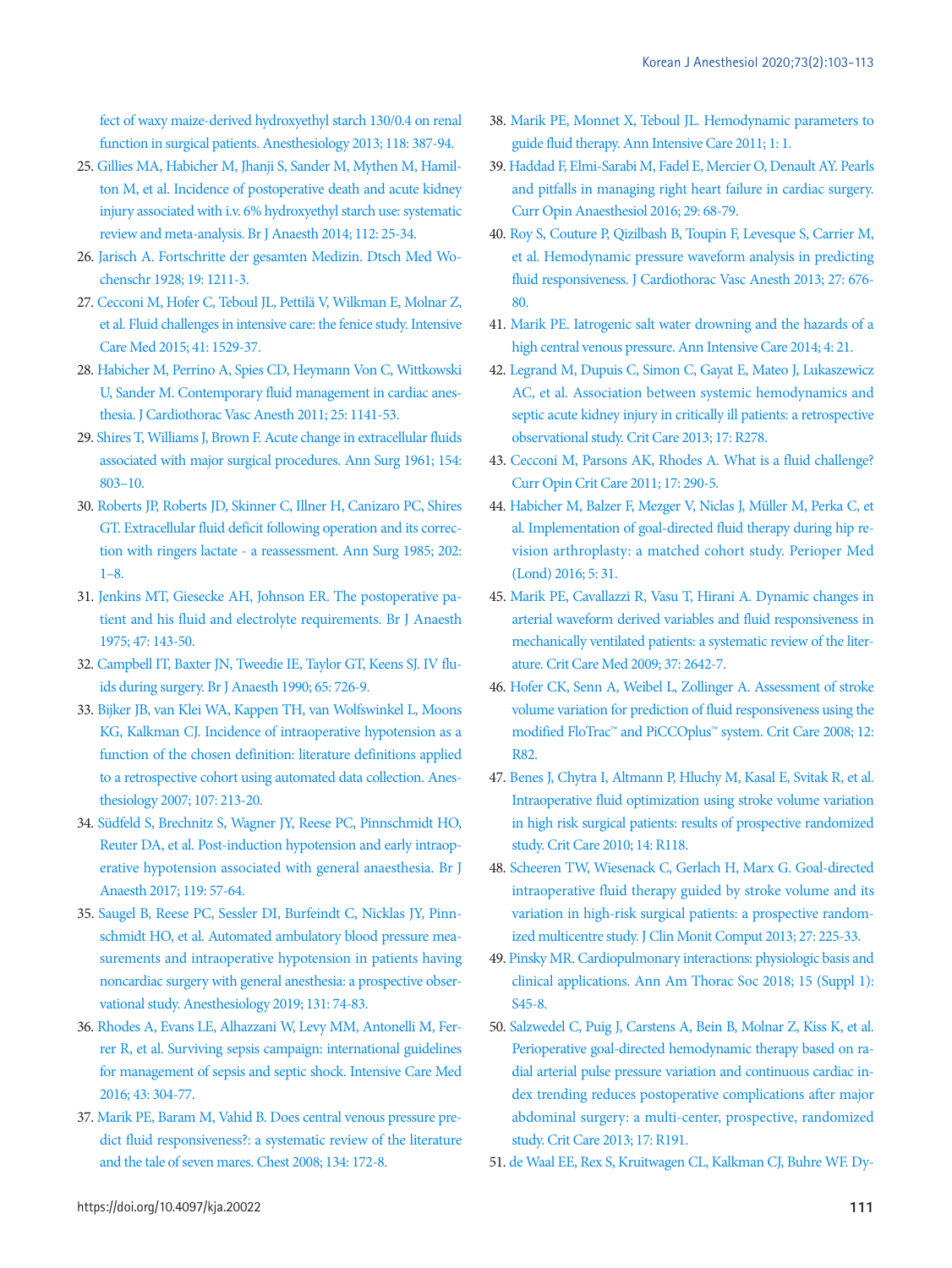[namic preload indicators fail to predict fluid responsiveness in](https://doi.org/10.1097/CCM.0b013e3181958bf7)  [open-chest conditions. Crit Care Med 2009; 37: 510-5.](https://doi.org/10.1097/CCM.0b013e3181958bf7)

- <span id="page-9-0"></span>5[2. Monnet X, Teboul JL. Passive leg raising. Intensive Care Med](https://doi.org/10.1007/s00134-008-0994-y)  [2008; 34: 659-63.](https://doi.org/10.1007/s00134-008-0994-y)
- 53. Monnet X, Teboul JL[. Passive leg raising: five rules, not a drop of](https://doi.org/10.1186/s13054-014-0708-5)  [fluid! Crit Care 2015; 19: 18-3.](https://doi.org/10.1186/s13054-014-0708-5)
- <span id="page-9-1"></span>5[4. Cherpanath TG, Hirsch A, Geerts BF, Lagrand WK, Leeflang](https://doi.org/10.1097/CCM.0000000000001556)  [MM, Schultz MJ, et al. Predicting fluid responsiveness by passive](https://doi.org/10.1097/CCM.0000000000001556)  [leg raising: a systematic review and meta-analysis of 23 clinical](https://doi.org/10.1097/CCM.0000000000001556)  [trials. Crit Care Med 2016; 44: 981-91](https://doi.org/10.1097/CCM.0000000000001556).
- <span id="page-9-2"></span>55. Monnet X, Marik P, Teboul JL[. Passive leg raising for predicting](https://doi.org/10.1007/s00134-015-4134-1)  [fluid responsiveness: a systematic review and meta-analysis. In](https://doi.org/10.1007/s00134-015-4134-1)[tensive Care Med 2016; 42: 1935-47.](https://doi.org/10.1007/s00134-015-4134-1)
- <span id="page-9-3"></span>56. Marx G, Schindler A[W, Mosch C, Albers J, Bauer M, Gnass I, et](https://doi.org/10.1097/EJA.0000000000000447)  [al. Intravascular volume therapy in adults. Eur J Anaesthesiol](https://doi.org/10.1097/EJA.0000000000000447)  [2016; 33: 488-521.](https://doi.org/10.1097/EJA.0000000000000447)
- 57. [Miller TE, Myles PS. Perioperative fluid therapy for major sur](https://doi.org/10.1097/ALN.0000000000002603)[gery. Anesthesiology 2019; 130: 825-32.](https://doi.org/10.1097/ALN.0000000000002603)
- <span id="page-9-4"></span>5[8. Navarro LH, Bloomstone JA, Auler JO, Cannesson M, Rocca](https://doi.org/10.1186/s13741-015-0014-z)  [GD, Gan TJ, et al. Perioperative fluid therapy: a statement from](https://doi.org/10.1186/s13741-015-0014-z)  [the international fluid optimization group. Perioper Med \(Lond\)](https://doi.org/10.1186/s13741-015-0014-z)  [2015; 4: 3.](https://doi.org/10.1186/s13741-015-0014-z)
- 59. Monnet X, Osman D, Ridel C, Lamia B, Richard C, Teboul JL. [Predicting volume responsiveness by using the end-expiratory](https://doi.org/10.1097/CCM.0b013e3181968fe1)  [occlusion in mechanically ventilated intensive care unit patients.](https://doi.org/10.1097/CCM.0b013e3181968fe1)  [Crit Care Med 2009; 37: 951-6.](https://doi.org/10.1097/CCM.0b013e3181968fe1)
- 60. Gavelli F, Teboul JL, Monnet X[. The end-expiratory occlusion](https://doi.org/10.1186/s13054-019-2554-y)  [test: please, let me hold your breath! Crit Care 2019; 23: 274.](https://doi.org/10.1186/s13054-019-2554-y)
- <span id="page-9-5"></span>6[1. Beurton A, Teboul JL, Gavelli F, Gonzalez FA, Girotto V, Galarza](https://doi.org/10.1186/s13054-019-2306-z)  [L, et al. The effects of passive leg raising may be detected by the](https://doi.org/10.1186/s13054-019-2306-z)  [plethysmographic oxygen saturation signal in critically ill pa](https://doi.org/10.1186/s13054-019-2306-z)[tients. Crit Care 2019; 23: 19.](https://doi.org/10.1186/s13054-019-2306-z)
- <span id="page-9-6"></span>6[2. Dépret F, Jozwiak M, Teboul JL, Alphonsine J-E, Richard C,](https://doi.org/10.1097/CCM.0000000000003522)  [Monnet X. Esophageal doppler can predict fluid responsiveness](https://doi.org/10.1097/CCM.0000000000003522)  [through end-expiratory and end-inspiratory occlusion tests. Crit](https://doi.org/10.1097/CCM.0000000000003522)  [Care Med 2019; 47: e96-102.](https://doi.org/10.1097/CCM.0000000000003522)
- <span id="page-9-7"></span>6[3. Jozwiak M, Dépret F, Teboul JL, Alphonsine JE, Lai C, Richard C,](https://doi.org/10.1097/CCM.0000000000002704)  [et al. Predicting fluid responsiveness in critically ill patients by](https://doi.org/10.1097/CCM.0000000000002704)  [using combined end-expiratory and end-inspiratory occlusions](https://doi.org/10.1097/CCM.0000000000002704)  [with echocardiography. Crit Care Med 2017; 45](https://doi.org/10.1097/CCM.0000000000002704): e1131-8.
- <span id="page-9-8"></span>6[4. Biais M, Larghi M, Henriot J, de Courson H, Sesay M, Nou](https://doi.org/10.1213/ANE.0000000000002322)[ette-Gaulain K. End-expiratory occlusion test predicts fluid re](https://doi.org/10.1213/ANE.0000000000002322)[sponsiveness in patients with protective ventilation in the oper](https://doi.org/10.1213/ANE.0000000000002322)[ating room. Anesth Analg 2017; 125: 1889-95](https://doi.org/10.1213/ANE.0000000000002322).
- <span id="page-9-10"></span>6[5. Yonis H, Bitker L, Aublanc M, Perinel Ragey S, Riad Z, Lissonde](https://doi.org/10.1186/s13054-017-1881-0)  [F, et al. Change in cardiac output during trendelenburg maneu](https://doi.org/10.1186/s13054-017-1881-0)[ver is a reliable predictor of fluid responsiveness in patients with](https://doi.org/10.1186/s13054-017-1881-0)

[acute respiratory distress syndrome in th](https://doi.org/10.1186/s13054-017-1881-0)e prone position under protective ventilation. Crit Care 2017; 21: 295.

- 66. [Guinot PG, Godart J, de Broca B, Bernard E, Lorne E, Dupont H.](https://doi.org/10.1093/bja/aet582)  [End-expiratory occlusion manoeuvre does not accurately pre](https://doi.org/10.1093/bja/aet582)[dict fluid responsiveness in the operating theatre. Br J Anaesth](https://doi.org/10.1093/bja/aet582)  [2014; 112: 1050-4.](https://doi.org/10.1093/bja/aet582)
- <span id="page-9-11"></span>6[7. Myatra SN, Prabu NR, Divatia JV, Monnet X, Kulkarni AP, Te](https://doi.org/10.1097/CCM.0000000000002183)[boul JL. The changes in pulse pressure variation or stroke vol](https://doi.org/10.1097/CCM.0000000000002183)[ume variation after a "tidal volume challenge" reliably predict](https://doi.org/10.1097/CCM.0000000000002183)  [fluid responsiveness during low tidal volum](https://doi.org/10.1097/CCM.0000000000002183)e ventilation. Crit Care Med 2017; 45: 415-21.
- <span id="page-9-12"></span>68[. Messina A, Montagnini C, Cammarota G, De Rosa S, Giuliani F,](https://doi.org/10.1097/EJA.0000000000000998)  [Muratore L, et al. Tidal volume challenge to predict fluid respon](https://doi.org/10.1097/EJA.0000000000000998)[siveness in the operating room. Eur J Anaesthesiol 2019; 36: 583-](https://doi.org/10.1097/EJA.0000000000000998) [91.](https://doi.org/10.1097/EJA.0000000000000998)
- <span id="page-9-13"></span>69[. Silva S, Jozwiak M, Teboul JL, Persichini R, Richard C, Monnet X.](https://doi.org/10.1097/CCM.0b013e31828a2323)  [End-expiratory occlusion test predicts preload responsiveness](https://doi.org/10.1097/CCM.0b013e31828a2323)  [independently of positive end-expiratory pressure during acute](https://doi.org/10.1097/CCM.0b013e31828a2323)  [respiratory distress syndrome. Crit Care Med](https://doi.org/10.1097/CCM.0b013e31828a2323) 2013; 41: 1692- 701.
- <span id="page-9-14"></span>70[. Monge García MI, Gil Cano A, Gracia Romero M, Monterroso](https://doi.org/10.1186/2110-5820-2-9)  [Pintado R, Pérez Madueño V, Díaz Monrové JC. Non-invasive](https://doi.org/10.1186/2110-5820-2-9)  [assessment of fluid responsiveness by changes in partial end-tid](https://doi.org/10.1186/2110-5820-2-9)[al CO2 pressure during a passive leg-raisin](https://doi.org/10.1186/2110-5820-2-9)g maneuver. Ann Intensive Care 2012; 2: 9.
- <span id="page-9-15"></span>71[. Monnet X, Bataille A, Magalhaes E, Barrois J, Le Corre M, Gosset](https://doi.org/10.1007/s00134-012-2693-y)  [C, et al. End-tidal carbon dioxide is better than arterial pressure](https://doi.org/10.1007/s00134-012-2693-y)  [for predicting volume responsiveness by the passive leg raising](https://doi.org/10.1007/s00134-012-2693-y)  [test. Intensive Care Med 2013; 39: 93-100](https://doi.org/10.1007/s00134-012-2693-y).
- <span id="page-9-17"></span><span id="page-9-16"></span>72. Tusman G, Groisman I, Maidana GA, Scandurra A, A[rca JM,](https://doi.org/10.1213/ANE.0000000000001047)  [Bohm SH, et al. The sensitivity and specificity of pulmonary car](https://doi.org/10.1213/ANE.0000000000001047)[bon dioxide elimination for noninvasive assessment of fluid re](https://doi.org/10.1213/ANE.0000000000001047)[sponsiveness. Anesth Analg 2016; 122: 1404-11.](https://doi.org/10.1213/ANE.0000000000001047)
- <span id="page-9-19"></span>73. Monnet X, Marik PE, Teboul JL. Prediction of fluid responsiveness: an update. Ann Intensive Care 2016; 6: 111.
- 74. [Preisman S. Predicting fluid responsiveness in patients undergo](https://doi.org/10.1093/bja/aei262)[ing cardiac surgery: functional haemodynamic parameters in](https://doi.org/10.1093/bja/aei262)[cluding the respiratory systolic variation test and static preload](https://doi.org/10.1093/bja/aei262)  [indicators. Br J Anaesth 2005; 95: 746-55.](https://doi.org/10.1093/bja/aei262)
- <span id="page-9-18"></span><span id="page-9-9"></span>75. Trepte CJ, Eichhorn V, Haas SA, Stahl K, Schmid F, Nitzschke R, et al[. Comparison of an automated respiratory systolic variation](https://doi.org/10.1093/bja/aet204)  [test with dynamic preload indicators to predict fluid responsive](https://doi.org/10.1093/bja/aet204)[ness after major surgery. Br J Anaesth 2013;](https://doi.org/10.1093/bja/aet204) 111: 736-42.
- 76. Malbrain ML, Van Regenmortel N, Saugel B, De Tavernier B, Van Gaal PJ, Joannes-Boyau O, et al. Principles of fluid management and stewardship in septic shock: it is time to consider the four D's and the four phases of fluid therapy. Ann Intensive Care